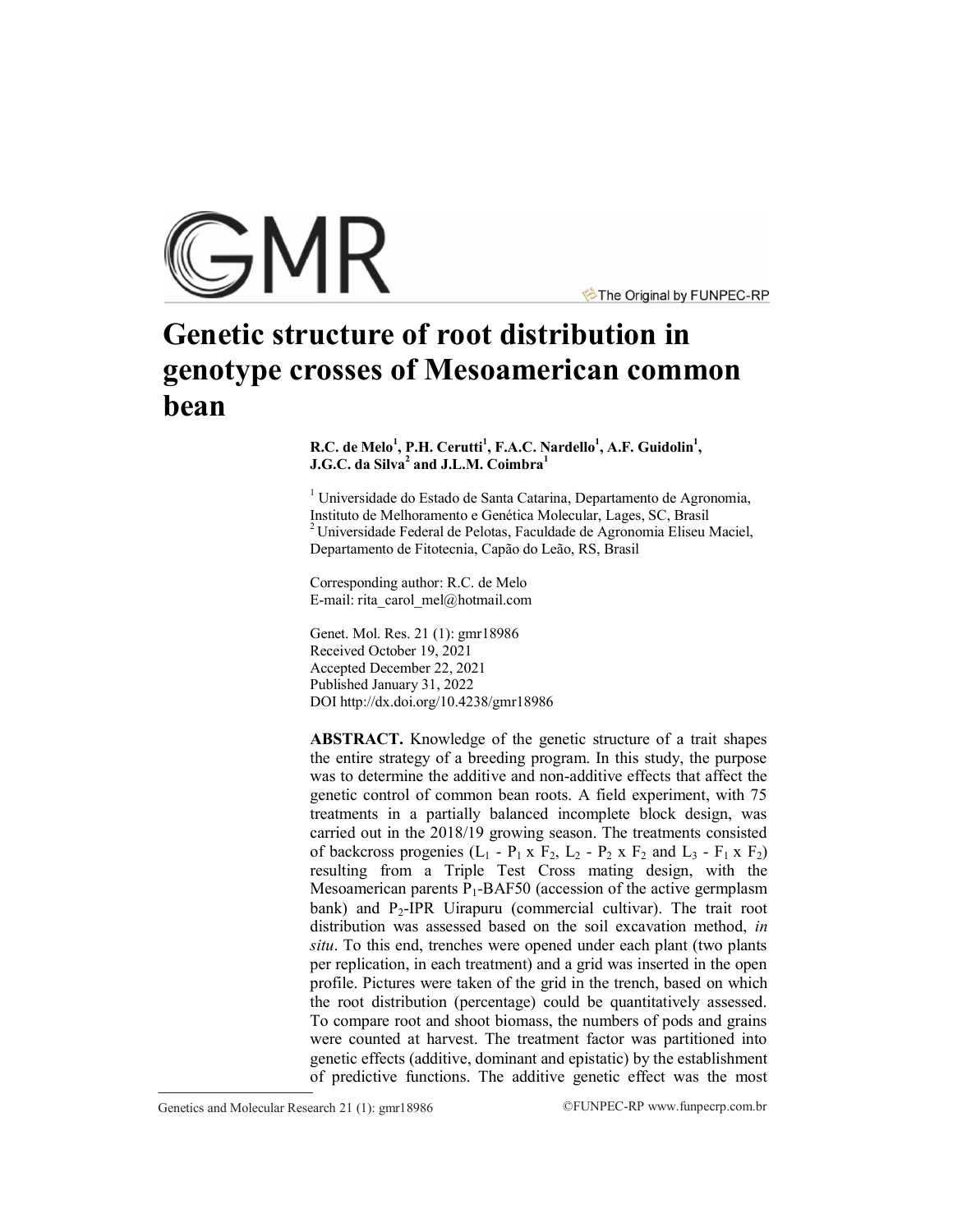influential in the genetic trait control. On the other hand, additive  $\times$  additive epistasis caused no significant deviation from the genotypic value of plants, neither for roots ( $P = 0.7941$ ) nor grain yield components. Among the evaluated progenies, effects of dominance deviation and additive x dominant and dominant x dominant epistasis were observed least often, and the expression in the trait root distribution had opposite directions (positive and negative deviations), whereas for the yield components, the nonadditive gene effects had one and the same pattern. In crosses between Mesoamerican genotypes, the genetic value of roots is based on the average genetic effects alone, while the genetic interactions are negligible.

**Key words:** *Phaseolus vulgaris*; Quantitative genetics; Dominance deviations; Epistasis; Generalized linear mixed model

# **INTRODUCTION**

The number of studies related to the root system of agricultural crops has increased greatly in the last decade (Burridge et al., 2016, 2019; Muller et al., 2019; Bárzana and Carvajal, 2020). Climatic adversities and the need for high quantity and quality food, even under limiting cultivation conditions, kindled the interest to study traits "hidden" in the soil (Bishopp and Lynch, 2015). Plant roots play an important role in nutrient and water uptake and are consequently related to photosynthesis and directly to agricultural crop productivity (Tracy et al., 2020). Common bean is the main legume used for direct consumption by humans. However, the crop is highly sensitive to the major abiotic stresses, e.g., aluminum toxicity (Ambachew and Blair, 2021) and water deficit (Heinemann et al., 2017). In this sense, advancing knowledge about roots could be useful to develop genotypes with greater plasticity in these scenarios.

With a view to overcoming these limitations, common bean breeding programs have advanced the genetic characterization of roots (Polanía et al., 2012), the understanding of root distribution and how this trait is related with drought adaptation (Rosales et al., 2012; Lanna et al., 2016; Polanía et al., 2017), as well as the development of phenotyping methods (Burridge et al., 2016) and molecular approaches, e.g., QTL mapping (Teran et al., 2019). However, the inclusion of trait root distribution and the generation of superior genetic constitutions in a breeding program are only possible if the genetic structure of the populations is thoroughly understood. Based on the comprehension of how segregating populations behave across generations of selfing, the breeder can define the breeding strategies, crosses, methods, and selection pressure to be used (Bos and Caligari, 1995).

The genetic control of a polygenic trait such as roots is mediated by the relationship between related plants, derived from a specific mating design (Nduwumuremyi et al., 2013). Once the segregating populations are established, the following values can be defined: i) genetic value of plants, which is the sum of the average genetic effects, ii) deviations due to dominance, i.e., interactions between alleles within a locus, and iii) deviations due to epistasis, i.e., additional deviations caused by non-additive combinations (Falconer, 1987). The latter component of genotypic value has rarely been studied in genetic inheritance models. The importance of epistasis for the inheritance of quantitative traits is still not fully clarified, which is why most models ignore this genetic effect (Kearsey and Jinks, 1968).

Genetics and Molecular Research 21 (1): gmr18986 ©FUNPEC-RP www.funpecrp.com.br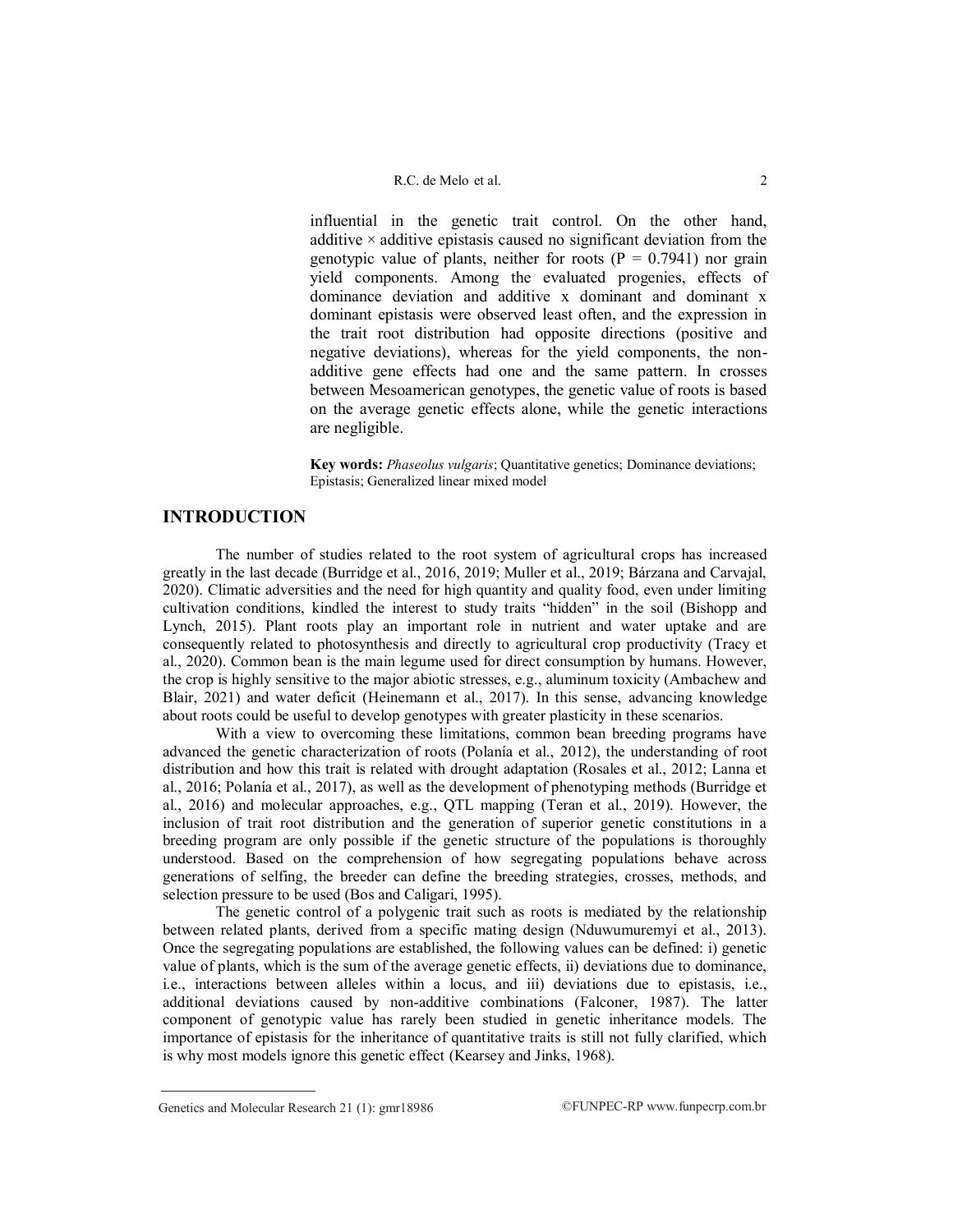Epistasis is a key element in quantitative genetic models for the prediction of similarities among relatives (Hansen, 2013) and is taken into consideration when phenomena such as heterosis and inbreeding are involved (Kusterer et al., 2007; Melchinger et al., 2007; Shen et al., 2014; Shang et al., 2016). In other words, this genetic effect can be exploited in allogamous as well as autogamous crops. Maize breeding programs targeting crosses, for example, are extremely effective in selecting favorable epistatic combinations, since the inbreeding generations are cultivated alongside the hybrids under evaluation, and favorable combinations can be fixed in the lines (Lamkey et al., 1995). In autogamous crops such as common bean, only the additive x additive component is relevant, as these effects can be fixed during the selfing generations.

In view of the above, since knowledge of inheritable variation is essential to correctly define the type of selection of superior genetic material, the objective of this study was to determine the additive and non-additive effects that affect root inheritance of a controlled cross between Mesoamerican common bean genotypes.

# **MATERIAL AND METHODS**

## **Experimental and breeding design**

The experiment was carried out in the field in Lages (Santa Catarina state, Brazil) from December 2018 to March 2019 (recommended season for common beans in Lages). The characteristics of the location, soil, and physical/chemical properties, as well as the prevailing meteorological conditions during the experimental period are listed in [Figure S1.](http://www.funpecrp.com.br/gmr/articles/year2022/vol21-1/pdf/gmr18986_-_supplementary1.pdf)

The progenies of the trial were planted, arranged in a partially balanced incomplete block design 15  $\times$  5 (75 treatments), with two replications. The experimental units consisted of two 1.5-m rows in which three seeds were sown, i.e., a total of six plants per plot. The plant density (spacing of 0.5 m between plants and rows) allows the maximum root development of a single common bean plant, without physical obstacles. In this way, the treatments can be compared and the genetic components determined.

Based on the principle of using contrasting genotypes to investigate the inheritance of a trait, evaluations in previous years qualified BAF50 (accession of the Active Common Bean Germplasm Bank of the State University of Santa Catarina - UDESC) and IPR Uirapuru (commercial cultivar released by the breeding program of the Agricultural Research Institute of Paraná - IAPAR) as suitable for this study The average root distribution of the parents was 57% (BAF50) and 35% (IPR Uirapuru). In addition, BAF50 and IPR Uirapuru were contrasting in the traits growth habit (type III and type II, respectively) and commercial group (carioca and black, respectively).

The hybridization between the genetic constitutions was carried out with the emasculation of the floral bud, in a greenhouse. Two seeds of each parent were sown in 10 pots and thinned to one plant per pot for hybridizations. Fractions of the resulting  $F_1$  seeds were sown in plant pots to establish  $F_1$  plants and after selfing,  $F_2$  seeds. With the above genotypes ( $P_1$ ,  $P_2$ ,  $F_1$ ,  $F_2$ ) it was possible to apply a half-sib Triple Test Cross (TTC) mating scheme by which each  $F_2$  plant is backcrossed with three testers:  $P_1$  x  $F_2$  (L<sub>1</sub>),  $P_2$  x  $F_2$  (L<sub>2</sub>) and  $F_1$  x  $F_2$  (L<sub>3</sub>) (Kearsey and Pooni, 1996).

#### **Response variables**

During the characterization of the genotypes to choose the parents, among all evaluated root-related traits (root dry matter, total length, number of intersections and distribution), the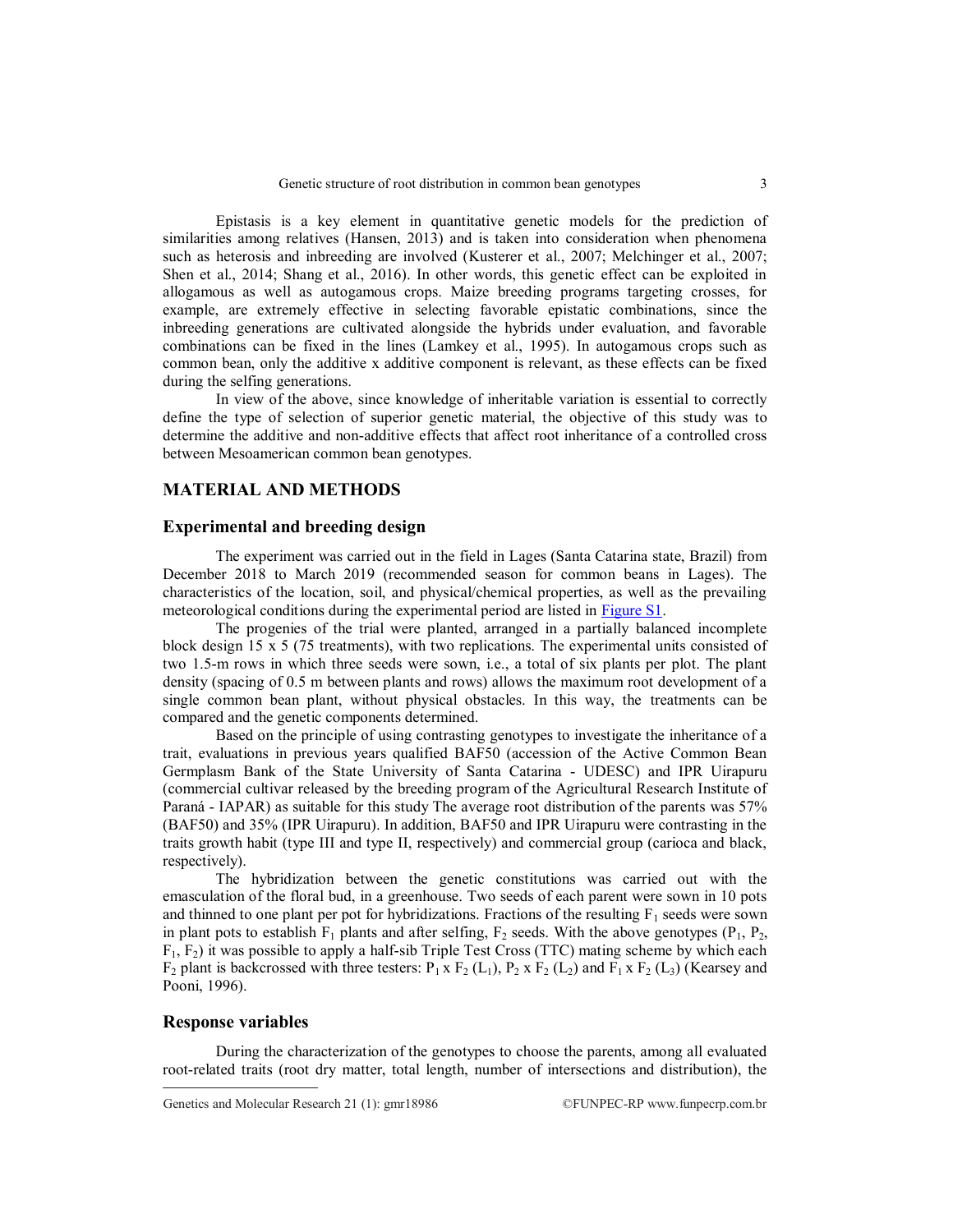#### R.C. de Melo et al. 4

trait root distribution was considered the most discriminating according to statistical analyses in previous studies. In addition, this trait is related to all other root parameters. Root distribution is related to the extent to which a genotype can take exploit the soil resources (water and nutrients). The better the roots are distributed in the evaluated plane (horizontal and depth), the greater the plant capacity to acquire resources from the soil.

Root distribution was evaluated according to the excavation method, described in the publication "Methods of Studying Root Systems" (Böhm, 1979)*,* with adaptations. In a first step, the method involves the generation of a clear image of the entire natural root system of a single plant. Based on the photograph, visual morphological aspects of the roots can be described. However, for a quantitative evaluation of the trait, two plants per plot (four plants, considering the replications) in stage R6 (flowering) were evaluated, according to the CIAT scale. At this stage, a trench (0.50m long, 0.30m deep) was opened in the soil beside each plant, perpendicular to the planting line (cut in the soil), at a standard distance of 0.05m from the respective plant. Thereafter, excess soil was removed to expose the roots of the excavated profile. Another modification of the method was the use of a frame divided into 0.05m grid squares (same size as the soil profile) near the roots (Figure 1a). A photograph of this template was analyzed for presence or absence of roots, in a binary evaluation (1 or 0, for each grid) (Figure 1b). In this way, the root percentage of each profile was defined  $((\Sigma 1/60) * 100)$ .

At harvest maturity (R9), the number of pods per plant and number of grains per plant were determined to compare the root and shoot traits. The traits evaluated with the respective measurement units and distributions are summarized in [Table S1.](http://www.funpecrp.com.br/gmr/articles/year2022/vol21-1/pdf/gmr18986_-_supplementary1.pdf)



% roots =  $(\Sigma(1)/60)$  \* 100

**Figure 1.** a) Front view of the evaluation scheme of the trait root distribution of common bean in the field, assessed to a maximum depth of 0.30m, at which the genotypes have maximum root development under the field conditions of southern Brazil. In the illustration, plants within rows were spaced 0.50m apart, to allow a separate assessment of each plant. b) After taking a picture of the profile, all 60 grid squares on the photograph were assessed in the laboratory for presence or (1) absence of roots (0). Based on the total number of squares with roots, the root percentage in the total evaluated space was determined (60).

Genetics and Molecular Research 21 (1):  $gmr18986$  ©FUNPEC-RP www.funpecrp.com.br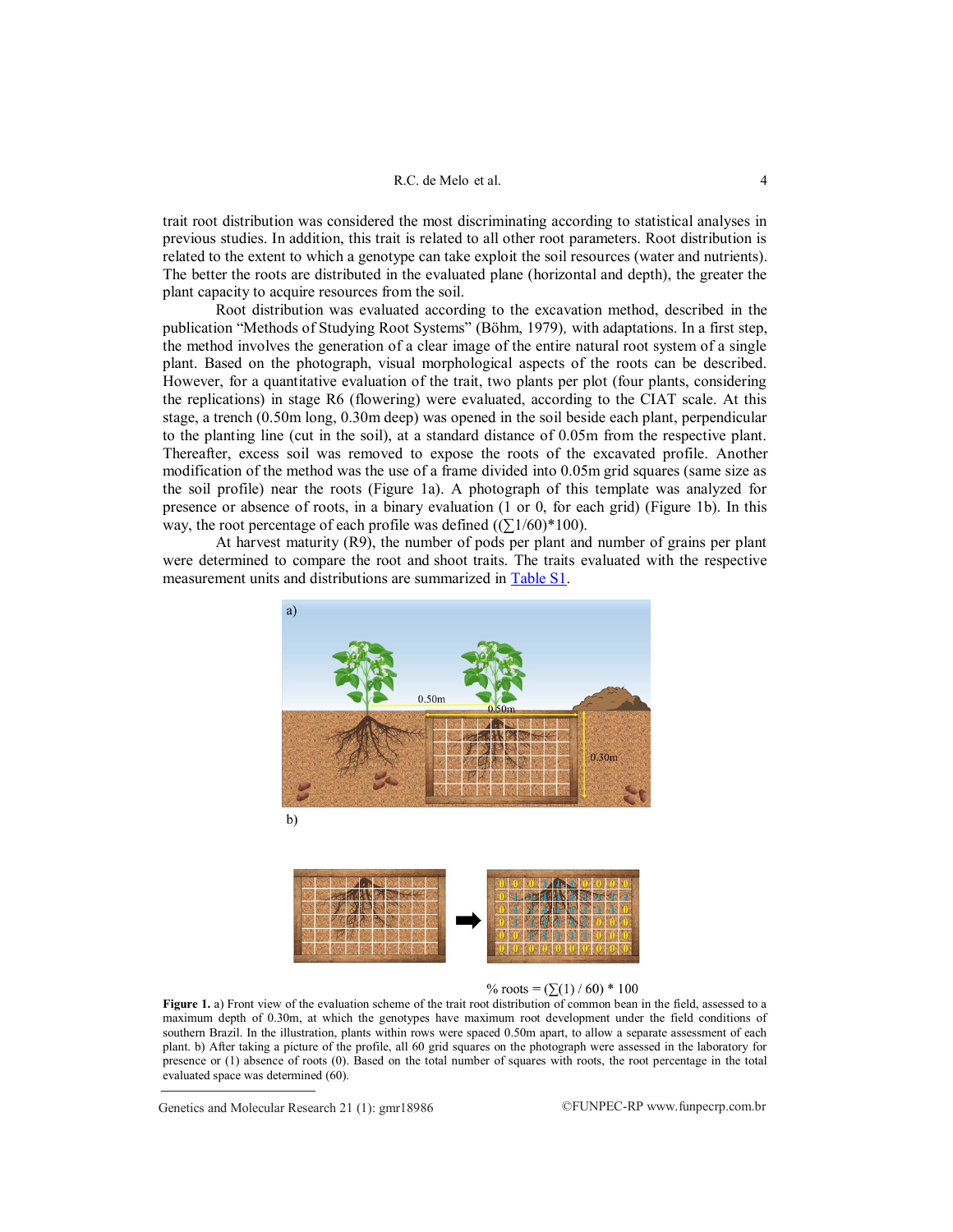## **Statistical analysis**

In incomplete block designs, only a subset of the treatments is applied in each block. As a consequence, the differences of treatments will be confused with block effects. Therefore, the source of variation between treatments must include variances within and between blocks. This fact must also be taken into account by the statistical analysis procedures (Littell et al., 2006). The distribution of the response variable root percentage is known as Poisson distribution and belongs to the exponential family. Considering the block effects as random, a generalized linear mixed model was adopted using the PROC GLIMMIX procedure of the SAS (SAS OnDemand for Academics, student version) expressed by the following matrix equation:

$$
y = XB + ZU + e (Eq. 1)
$$

Where:

y: column matrix (n x 1) of observations;

X: incidence matrix of fixed effects, known, with 77 columns (one for the intercept, two for replication effects and 74 for treatment effects);

B: vector of fixed replication and treatment effects;

Z: incidence matrix of random effects, known, with 10 columns (block effects);

U: vector of random block effects;

e: vector of random errors.

To test the genetic effects of interest (additive, dominant and epistatic), predicted functions have been proposed, also known as inference spaces (McLean et al., 1991), using the command ESTIMATE. These inference spaces were established for specific levels (narrow) of the random effect, due to the need to recover information between blocks. Considering the three types of established backcrosses  $(L_1, L_2$  and  $L_3$ ), the test for additive x additive epistasis was initially computed by the predicted function  $L_1 + L_2$  - 2L<sub>3</sub>, for all evaluated progenies (1 degree of freedom). The additive effect corresponded to the linear combination  $L_1 + L_2 + L_3$  in the mean of the progenies (1 degree of freedom), while the dominance effects were obtained by the expression  $L_{1i}$  -  $L_{2i}$  for each *i-th* progeny (24) degrees of freedom). Finally, the effects of additive x dominant and dominant x dominant epistasis were estimated simultaneously, by means of an independent scale test  $L_{1i} + L_{2i}$  - 2  $L_{3i}$  for each *i-th* progeny (23 degrees of freedom). These functions were calculated by equations proposed by Kearsey and Pooni 1996.

## **RESULTS**

The possibility of analyzing response variables that do not follow a normal distribution is one of the most relevant advantages of generalized linear mixed models (GLMMs). In this study, the specification of a previously known distribution, based on percentage values (%) of roots in a given space (grid squares), allowed a considerable reduction of the values of model fit estimates. In particular, the generalized Chi-square value was reduced more than 40-fold by the specification of the Poisson distribution, compared to the Gaussian distribution (Table 1). In addition, the ratio of the generalized Chi-square value by its degrees of freedom (DF) also decreased, although the value of this

Genetics and Molecular Research 21 (1): gmr18986 ©FUNPEC-RP www.funpecrp.com.br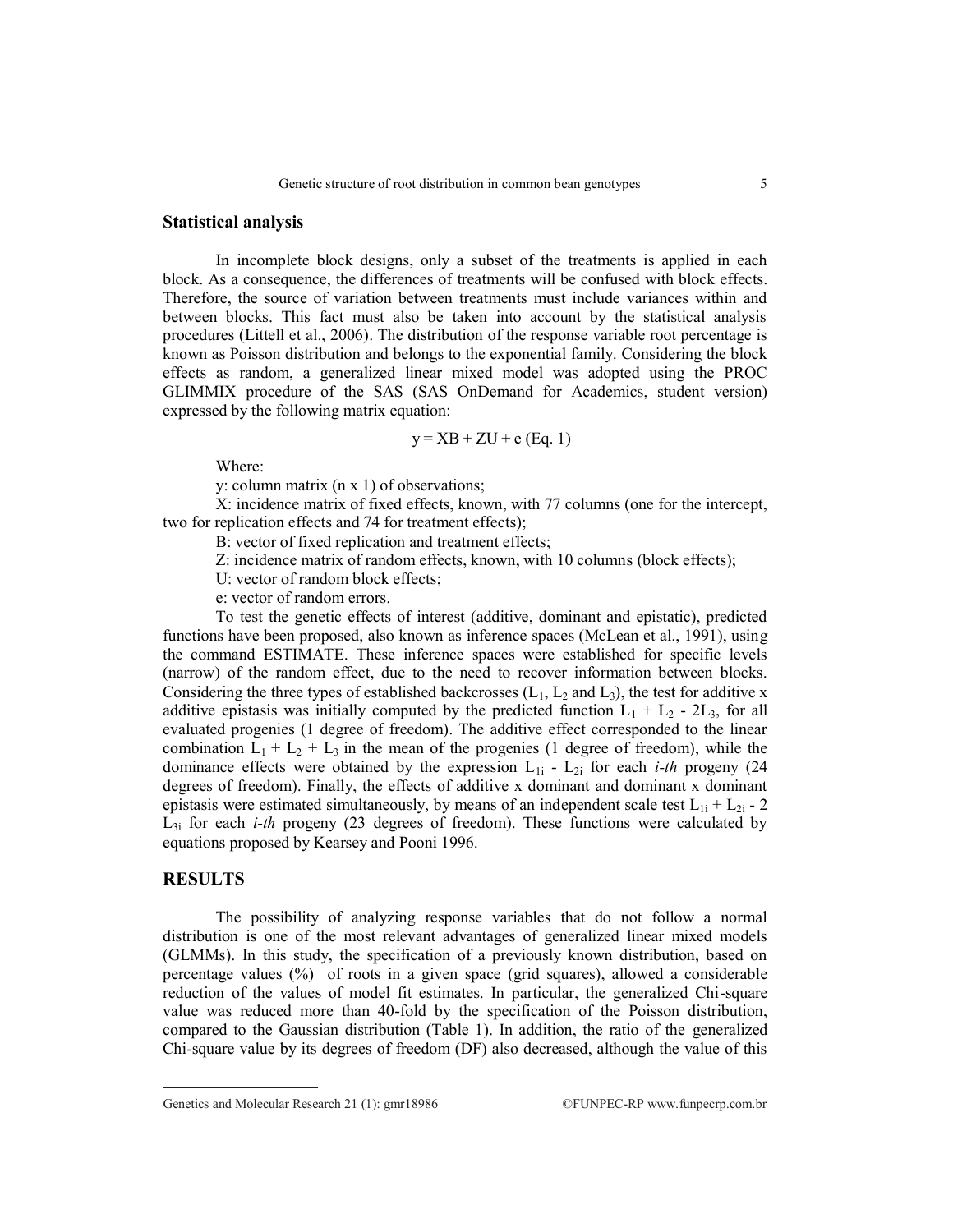ratio still indicates some dispersion (Chi-square/DF  $> 1$ ), for being a measure of the residual variability in the marginal distribution of the data.

**Table 1.** Analysis of variance for fixed effects and variance components for the random effect for the trait root distribution in common bean and model-fit estimates for Normal and Poisson distributions.

| NDF <sup>1</sup>       | DDF <sup>2</sup> | <b>F</b> value        | P > F  |  |  |  |  |
|------------------------|------------------|-----------------------|--------|--|--|--|--|
|                        |                  | 0.09                  | 0.7683 |  |  |  |  |
| 73                     | 202              | 2.75                  | 0.0001 |  |  |  |  |
| <b>Estimate</b>        |                  | <b>Standard error</b> |        |  |  |  |  |
| 0.0057                 |                  | 0.0038                |        |  |  |  |  |
| Model-fit estimates -- |                  |                       |        |  |  |  |  |
| Normal                 |                  | Poisson               |        |  |  |  |  |
| 37813.46               |                  | 869.18                |        |  |  |  |  |
| 180.06                 |                  | 4.14                  |        |  |  |  |  |
|                        | $n \cdot n$      |                       |        |  |  |  |  |

NDF<sup>1</sup>: Numerator degrees of freedom. DDF<sup>2</sup>: Denominator degrees of freedom.

Likewise, the separation between fixed and random effects allowed a combined intra-block analysis with the recovery of information between blocks, which is essential in the analysis of partially balanced incomplete block designs. In these designs, the differences between block totals also provide information about differences between genotypes (Mead, 1997). An adequate specification of the random effect and subsequent combined analysis within and between blocks has a direct influence on the estimated genetic effects and the respective standard errors for each estimate (McLean et al., 1991). In view of this combined analysis, the treatment effect was significant (Table 1). In other words, the genetic variation resulting from the cross between the Mesoamerican genotypes indicates additive and/or non-additive effects that may be of interest for trait root distribution breeding, and consequently, for the selection of superior genetic constitutions.

The significant variation attributable to the fixed treatment factor suggests a complementary analysis to partition the genetic effects of interest. Initially, the genetic values of plants in the population are considered, or simply the variation in genetic values due to additive gene effects (Falconer, 1987). Regardless of this effect, the BLUP value was significant by the t test ( $P = 0.0001$ ), with an estimated standard error of 0.0227 (Table 2). Thus, the genetic constitutions used in the study (BAF50 and IPR Uirapuru) had a mean additive effect (i.e., genes that influence the trait root distribution additively) of 42.60% (original scale). This value does not fully correspond to the genotypic value of the analyzed 75 progenies, indicating that other causes of genetic variation contribute to trait root distribution inheritance.

**Table 2.** Incomplete partitioning of the treatment effect for the trait root distribution in common bean. Best linear unbiased predictor (BLUP) for functions that correspond to additive and additive x additive epistasis (aa) genetic effects.

| Genetic effect                                                                                          | NDF | DDF <sup>2</sup> | <b>BLUP</b> | $SE^3$ | : value |        |
|---------------------------------------------------------------------------------------------------------|-----|------------------|-------------|--------|---------|--------|
| Additive                                                                                                |     | 202              | 3.7520      | 0.0227 | 164.75  | 0.0001 |
| Epistasis aa                                                                                            |     | 202              | 1285        | 0 4919 | 0.26    | 0.7941 |
| $NDF1$ : Numerator degrees of freedom. $DDF2$ : Denominator degrees of freedom. $SE3$ : Standard error. |     |                  |             |        |         |        |

Genetics and Molecular Research 21 (1): gmr18986 ©FUNPEC-RP www.funpecrp.com.br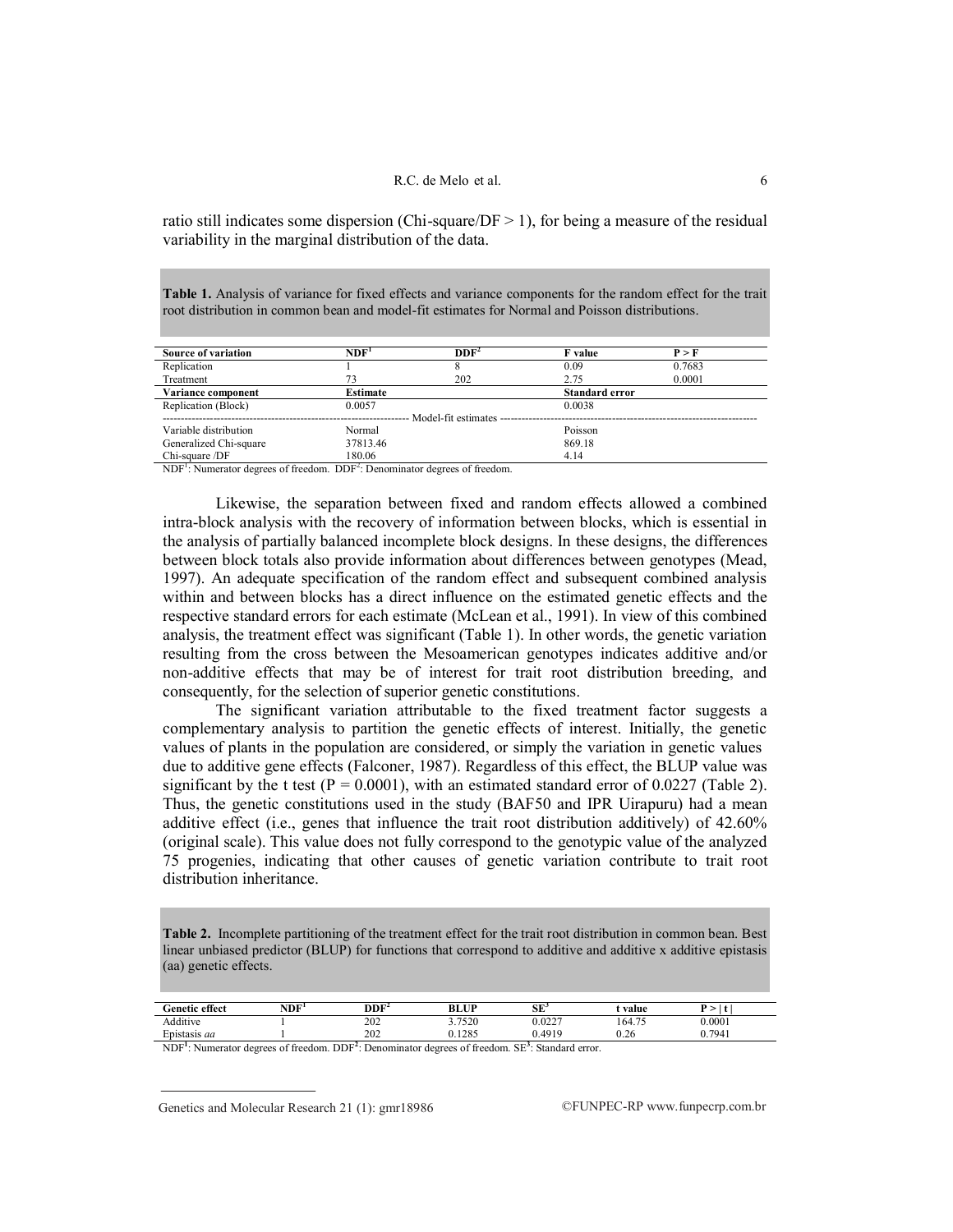For the quantitative trait, a considerable range of phenotypic values was expected, independent of genetic variation (Bos and Caligari, 1995). The absence of this wide expression of genetic and non-genetic effects for the trait root distribution is unlikely. If only the environmental effects are taken into consideration, the soil itself and/or cultivation conditions can be barriers to the various morphological and physiological processes in roots. Thus, as more than one locus is considered in trait expression, the genotypic value may contain an additional deviation caused by additive or non-additive interactions (Falconer, 1987). In this case, the interaction between additive loci indicated no significant effect  $(P = 0.7941)$  (Table 2). Compared to the additive component, a 29 times lower estimate of the additive x additive interaction component was calculated (BLUP =  $0.1285$ ), associated with a standard error of 0.4919. In this way, the significance of the deviations associated with additive x additive epistasis could not be proved for the studied trait.

In addition to the additive x additive component and aside from the additive effect, other components are the genotypic values of plants in a population. One particularly important component is dominance deviation (Figure 2a). Statistically, deviations due to dominance result from interactions between alleles or interactions within a locus (Falconer, 1987). The partitioning of the treatment effect – according to the genetic design – allows the visualization of the deviations for each  $F_2$  progeny under study. The BLUP deviations were estimated between -0.43 and 0.38. However, significant effects of dominance were only observed for 25% of the considered progenies (5% probability). These estimates were based on the recovery of between-block information. If this information were disregarded, significant dominance deviation would be concluded, for example for progeny 24, which would be inconsistent in view of the high standard error associated with its estimate.

Among the progenies with significant dominance deviations, the deviation of three was positive (progenies 1, 8 and 20) and of three negative (progenies 4, 9 and 18) (Figure 2a). This clearly indicates a situation observed in data of segregating populations, in which, depending on the genetic design, the loci have favorable or unfavorable alleles for trait expression. The analyzed deviations, above all, highlight the advantage of observing the results separately for each progeny. In less sophisticated analyses, the effects of the predicted variation in progenies would be canceled out, given the opposite directions indicated by the plants. If analyzed based on the mean values, the effect of this interaction (progeny  $\times$  *L*<sub>1</sub> *- L*<sub>2</sub>) would be insignificant (data not shown).

Concomitantly, the deviations provided by non-additive epistasis indicated significant effects in 29% of the progenies (Figure 2b). However, compared to the dominance deviations, the observed effects reduced the percentage variation by 34%. In other words, for the phenotypic value of roots, these components of the genotypic value are less important than that of the dominance component. Part of these effects is possibly caused by *i*) the interaction of genes with additive effects with genes with or without a significant dominance and by *ii*) the interaction between genes with dominance effects. Given the quantitative nature of the trait and the classic biometric model used here, the genes or regions responsible for these effects could obviously not be identified. However, among the progenies with significant effects, three (progenies 1, 4 and 9) had simultaneous deviations from dominance and non-additive epistasis (Figure 2 a, b). In addition, the direction of effects for both dominance and non-additive epistasis was the same for progenies 4 and 9, with the only exception of the values, as mentioned above. Thus, for the said progenies, the genes responsible for the trait root distribution have a dominant effect

Genetics and Molecular Research 21 (1): gmr18986 ©FUNPEC-RP www.funpecrp.com.br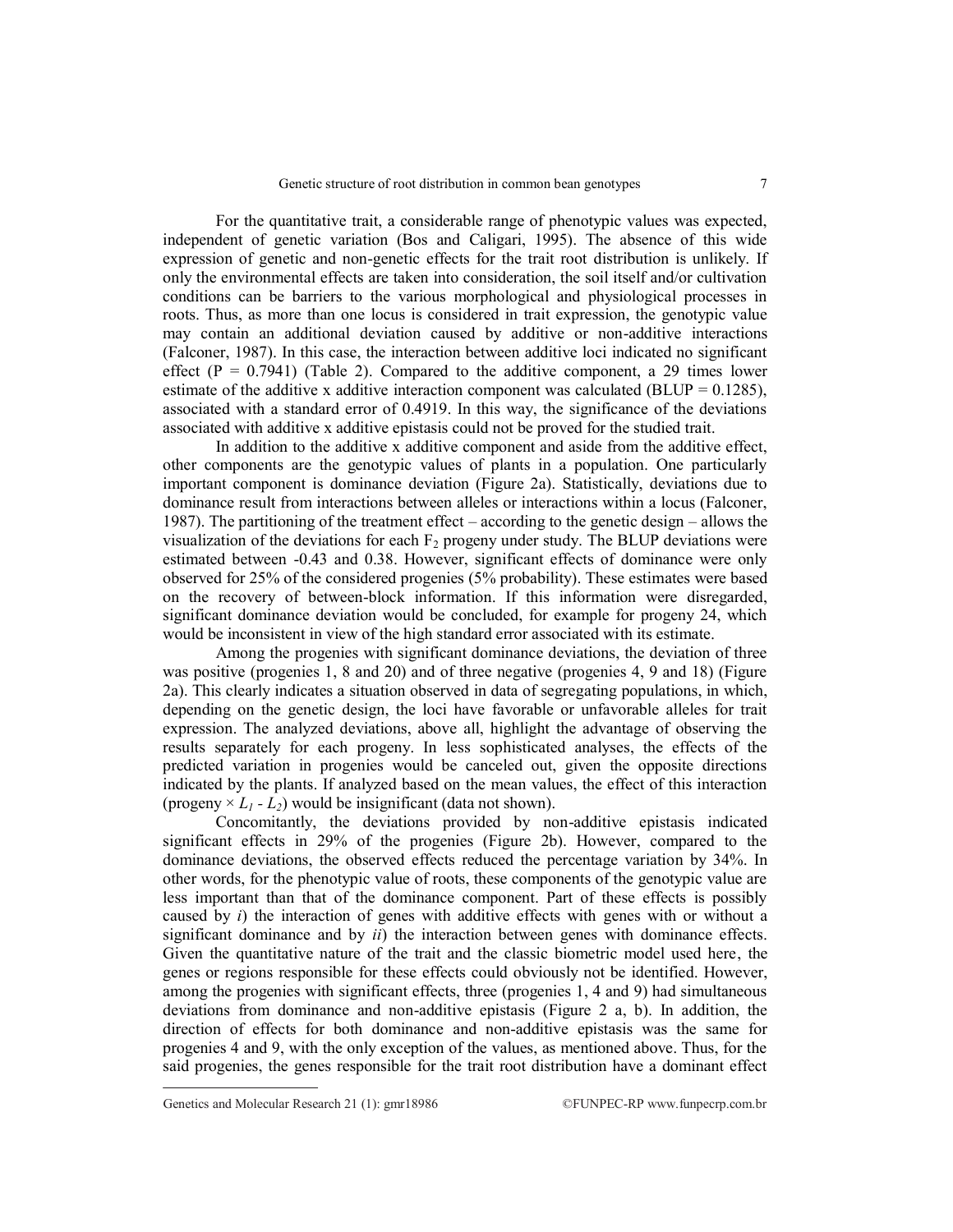and interact with other genes, however, with comparatively lower effects. On the other hand, progenies 10, 12, 14 and 22 had only non-additive interactions (Figure 2 b). In this case, the dominance deviations of the latter three progenies was practically zero (Figure 2 a), and in these cases, epistasis *ad* and *dd* may be considered as predominant deviation.



**Figure 2.** Best linear unbiased predictor (BLUP) for the trait root distribution in common bean. The gray bar (height) represents the value of the genetic component and the black bar the standard error computed by the respective predicted function: a) Dominance deviations calculated for each progeny and b) Non-additive epistatic deviations (*ad* + *dd*) calculated for each progeny. The additive genetic value is determined at the point of origin (0.0) for the considered progenies (red line), on the scale of the transformed variable (Poisson distribution). \* Deviations significant at 5% probability by the t test.

Genetics and Molecular Research 21 (1):  $gmr18986$  ©FUNPEC-RP www.funpecrp.com.br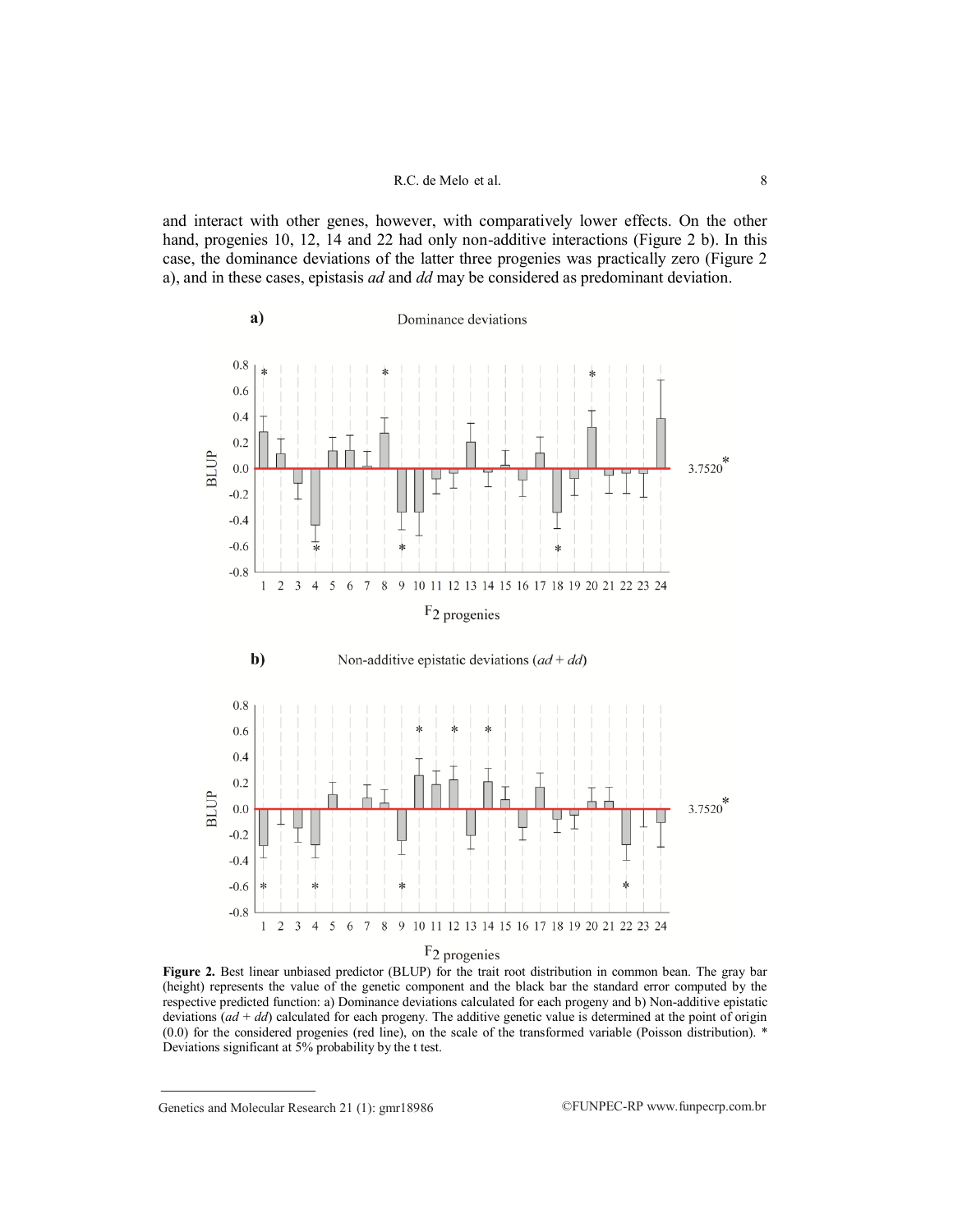So far, our results reinforce the additive effects on root inheritance in common bean. However, the relationship with shoot traits – mainly grain yield components – may complete the understanding of the evolutionary and breeding processes of each characteristic. The traits number of pods per plant and number of grains per plant were evaluated for these comparisons. Lognormal distribution was considered for both, in which the mean and variance of observations are similar (Steel and Torrie, 1960).

The treatment factor had significant effects on yield components (data not shown). For number of pods per plant, the average additive effect of the progenies was 3.8657, while the additive x additive interaction effect was insignificant ( $P = 0.5684$ ) (data not shown). With regard to the non-additive effects, only one dominance deviation (of progeny 10) was significant (Figure 3 a). On the other hand, four significant deviations were found for non-additive epistasis effects (Figure 3 b). Compared with the results for the trait root distribution, it was evident that different progenies have dominance and epistasis effects. Therefore, different genes or regions are involved in the expression of root and yield traits of common bean.



**Figure 3.** Best linear unbiased predictor (BLUP) for the trait number of pods in common bean. The gray bar (height) represents the value of the genetic component and the black bar the standard error computed by the respective predicted function: a) Dominance deviations calculated for each progeny and b) Non-additive epistatic deviations (*ad* + *dd*) calculated for each progeny. At the point of origin (0.0), the additive genetic value is determined for the considered progenies (red line), on the scale of the transformed variable (Lognormal distribution). \* Deviations significant at 5% probability by the t test.

Genetics and Molecular Research 21 (1):  $gm18986$  ©FUNPEC-RP www.funpecrp.com.br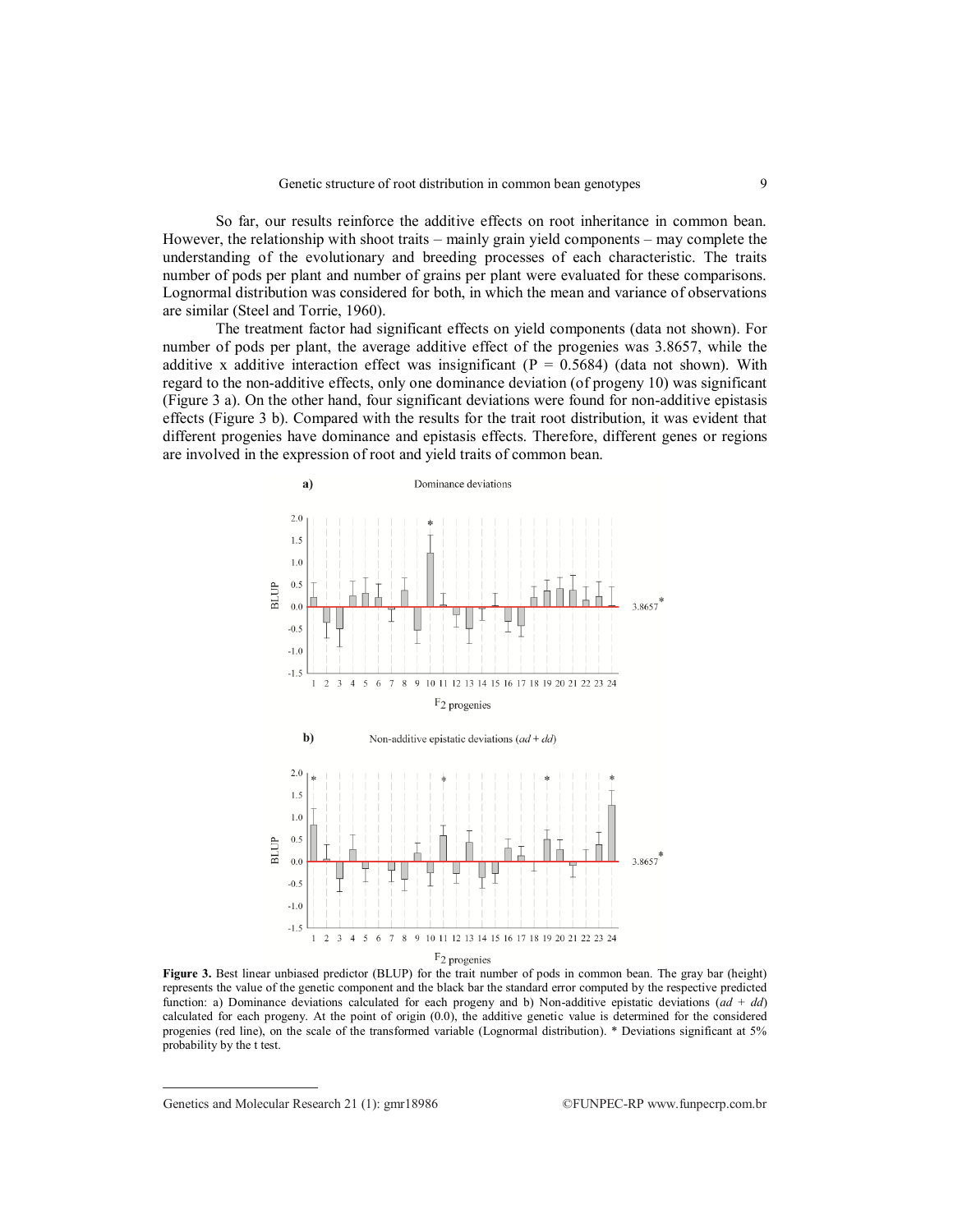#### R.C. de Melo et al. 10

Similarly, no significant effect for additive x additive epistasis was detected for the trait number of grains per plant (data not shown). The deviations from dominance and non-additive epistasis however indicated 67% of association with the deviations found for number of pods per plant (Figures 3 and 4). In other words, the same genetic behavior for both traits was observed in progenies 1, 10, 19 and 24 (Figures 3 and 4). This was to be expected, given the positive correlation between the respective variables (progressive increases in the number of pods progressively increase the number of grains). The comparison between the traits also showed oscillating deviations for the trait root distribution (positive and negative values). For number of pods and number of grains on the other hand, the deviation of all progenies (except progeny 9) was positive. This may indicate that the progenies of the parents used in this study, with significant effects for the shoot trait, have the same favorable alleles.



F<sub>2</sub> progenies

**Figure 4.** Best linear unbiased predictor (BLUP) for the trait number of grains in common bean. The gray bar (height) represents the value of the genetic component and the black bar the standard error computed by the respective predicted function: a) Dominance deviations calculated for each progeny and b) Non-additive epistatic deviations (*ad* + *dd*) calculated for each progeny The additive genetic value is determined at the point of origin (0.0) for the considered progenies (red line), on the scale of the transformed variable (Lognormal distribution). \* Deviations significant at 5% probability by the t test.

Genetics and Molecular Research 21 (1):  $gmr18986$  ©FUNPEC-RP www.funpecrp.com.br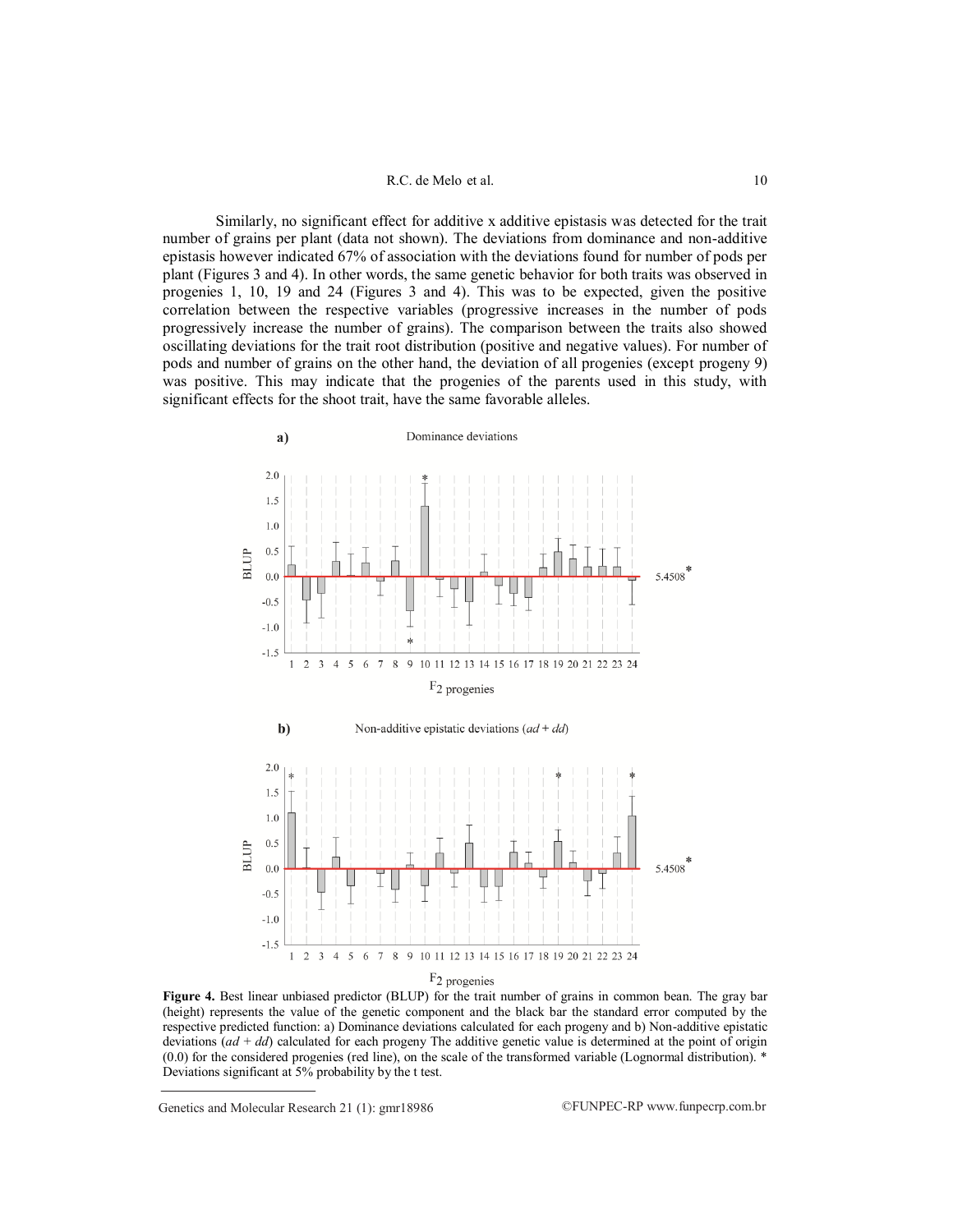## **DISCUSSION**

The genetic analysis of the crosses between half-sibs of genotypes of the Mesoamerican gene group indicated that additive inheritance predominates for the traits root, number of pods and number of grains. Therefore, deviations from dominance and from non-additive epistasis represent an insignificant fraction of the genotypic value. In the particular case of root, significant dominance deviation was observed for only 25% of the progenies and deviations from non-additive interactions (additive x dominant and dominant x dominant) for 29%. The deviations observed in the progenies were both positive and negative, contrary to the result for number of pods and number of grains, in which a pattern of positive deviations seems to control the genetic behavior of plants. In addition, dominance and non-additive epistatic deviations indicated an association of 67% between these traits. Nevertheless, no significant effect of interactions between additive genes could be detected for either trait, although common bean is autogamous.

This study was evaluated under natural cultivation conditions of common bean, according to the technical indications for the crop. However, the rainfall in the evaluated period was excessive (300 - 400 mm, total cumulative rainfall during cultivation 545.80 mm) as well as poorly distributed. On the other hand, the descriptor "Alumínico" of the local soil can also indicate considerable impairment of the root development. Recent studies have shown effects of aluminum toxicity, causing reductions in numerous trait root distributions of common bean (Ambachew and Blair, 2021). Since the edaphoclimatic conditions of this experiment are common in the main common bean-producing regions, the observed genetic behavior can be reproduced in future trials. However, less water-rich conditions would have allowed a more refined analysis of the genetic components.

Even under the aforementioned conditions, a design that caused a reduction in heterogeneity within blocks was used (Cochran and Cox, 1992). The reason was that the evaluation of 75 treatments under field conditions with replications – in a so-called classic design – would result in a violation of important assumptions of analysis of variance. Owing to computational advances and specific statistical packages, the analysis of factorial experiments in incomplete block designs or the said analysis with fractional replications has become easily accessible, both for research and basic teaching of statistics and experimentation (Mead, 1990).

In addition to the experimental robustness, the genetic design of the chosen method was designed to detect epistasis in quantitative traits. The main utility of the Triple Test Cross is to investigate the genetic architecture of the traits of the population, as well as to estimate the types of genetic actions and interactions and their relationship with selection (Kearsey and Jinks, 1968). However, the method includes the establishment of backcrosses a breeder would not routinely produce in a breeding program, and is therefore considered a resource-consuming design (Nduwumuremyi et al., 2013). Nevertheless, for anyone interested in the genetic architecture of a given trait and in estimating the genetic component with maximum precision, TTC is undoubtedly the most powerful design known. Furthermore, the establishment of the progenies required for this genetic model is not easy, in particular for species such as *Phaseolus vulgaris* L., in which crosses are labor-intensive and the number of descendants per cross is minimal (Moreto et al., 2012). To ensure efficiency of the genetic analyses, studies suggest that 20 to 40  $F_2$  progenies may be required (Kearsey and Pooni, 1996). In this study, plants were derived from the three

Genetics and Molecular Research 21 (1): gmr18986 ©FUNPEC-RP www.funpecrp.com.br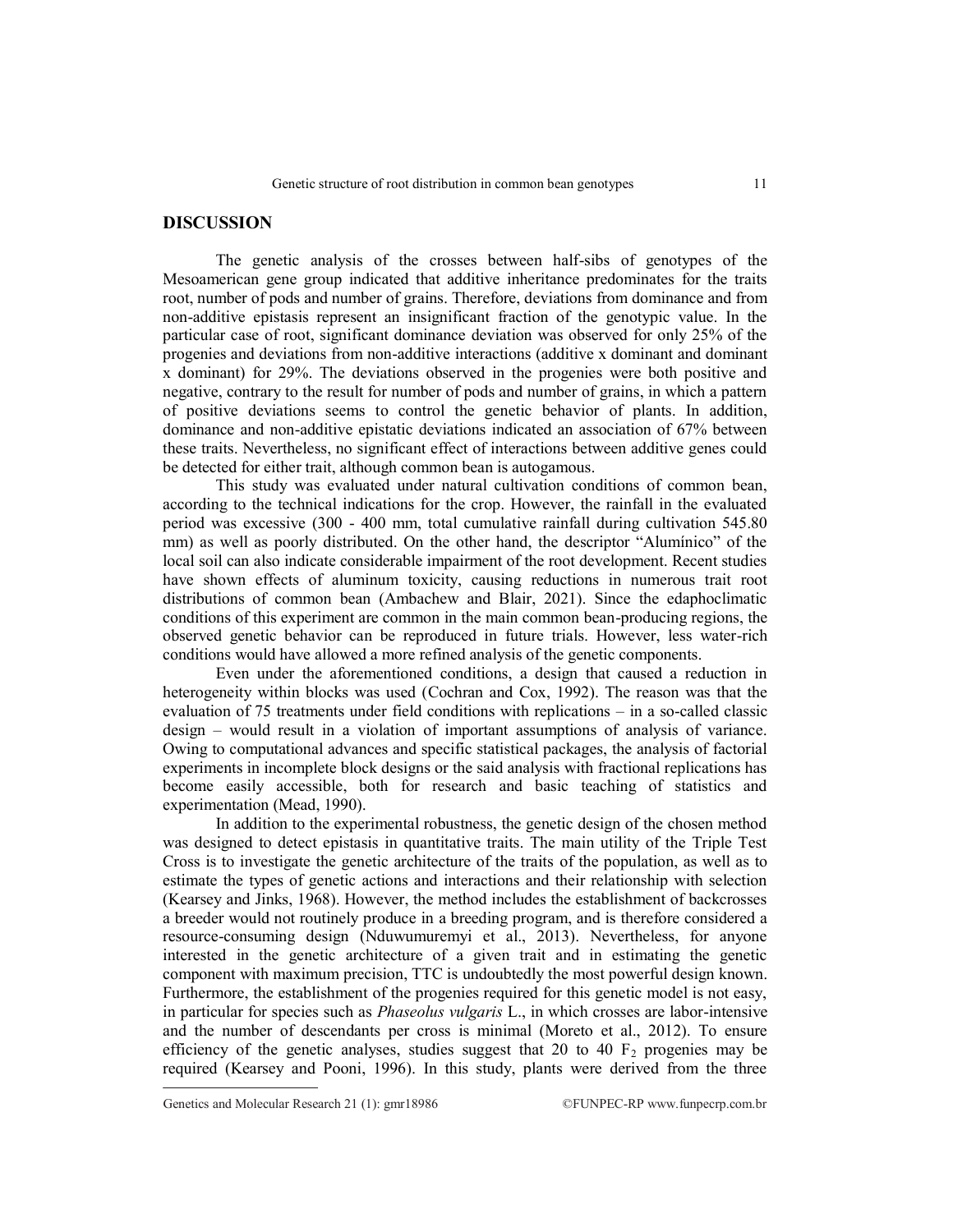backcrosses (25 L<sub>1</sub> progenies, 25 L<sub>2</sub> progenies and 24 L<sub>3</sub> progenies), thus respecting the proposed ideal range.

Only sparse classical research on the genetic structure of populations based on the trait root distribution can be found in the literature today. For chickpea (*Cicer arietinum*), a crop of the same botanical family as common bean, a study based on generation means found that the additive and additive x additive effects play an important role in the genetic control of the root system (Kashiwagi et al., 2008). In common bean, based on the complete diallel cross design, comparisons between the means of the parents and those of the segregating generations supported the assumption of predominant additive inheritance of the trait root distribution (de Melo et al., 2016, 2018). In addition, it has been found that heterosis is not fundamental for root distribution, even when plants of different gene groups of common bean are crossed; the authors suggested that possible epistatic effects influence this trait (Grigolo et al., 2021). Likewise, a study on the inheritance of common bean root distribution reported significant additive x additive epistatic effects, with consequent implications for plant selection (Araújo et al., 2005). Although these results agree with ours (predominance of the additive effect), no significant effect for additive x additive epistasis was detected in this study (Table 2).

For yield or shoot traits of several allogamous and autogamous crops, the literature on genetic effects is abundant. For maize hybrids, reports on the relevance of epistatic effects on grain yield are contradictory. On the one hand, significant effects of up to 21% of the variation between the means of the evaluated generations were reported (Lamkey et al., 1995), while in contrast, another study stated the absence of epistasis for grain yield in elite hybrids (Hinze and Lamkey, 2003). In studies using the same mating scheme and incomplete block design as in this research, significant effects of epistasis (Barona et al., 2009) and epistasis x location interactions on soybean grain yield were detected (Barona et al., 2012).

More specifically in relation to common bean, the partitioning of epistasis indicated only additive x dominant and dominant x dominant types as significant for the traits number of pods and number of grains (Moreto et al., 2012), which corroborates the deviations reported in this study (Figures 3 and 4). In another similar study, epistasis effects were insignificant for grain yield of crosses within the gene group, whereas significant effects both between and within the gene group were observed for 100-grain weight (Borel et al., 2016).

The predominance of additivity in the genetic control of agronomically important traits in autogamous crops is widely known. The main cultivated autogamous species are a mixture of pure lines that accumulate genes in homozygous form. Thus, additive variance is the main component of genetic variation, accounting for around 60 to 90% for most traits (Toledo et al., 2000); the result expected for the root and grain yield components in common bean would not be different. The fact that significant dominance deviation was detected in approximately 25% of the  $F_2$  progenies (Figure 2 a) was related to the contribution of the heterozygous locus to the total phenotype. Probably, in the respective  $F_2$ progenies with significant effects, most of the dominant heterozygous and homozygous loci contributed equally to the phenotype. A comparison of backcross generations  $(L_1 - L_2)$ , shows either favorable or unfavorable effects. Since the direction of these deviations is not uniform, they are easily overlooked when many plants are averaged. Presumably, this phenomenon also occurred for deviations caused by non-additive interactions (Figure 2 b),

Genetics and Molecular Research 21 (1):  $gmr18986$  ©FUNPEC-RP www.funpecrp.com.br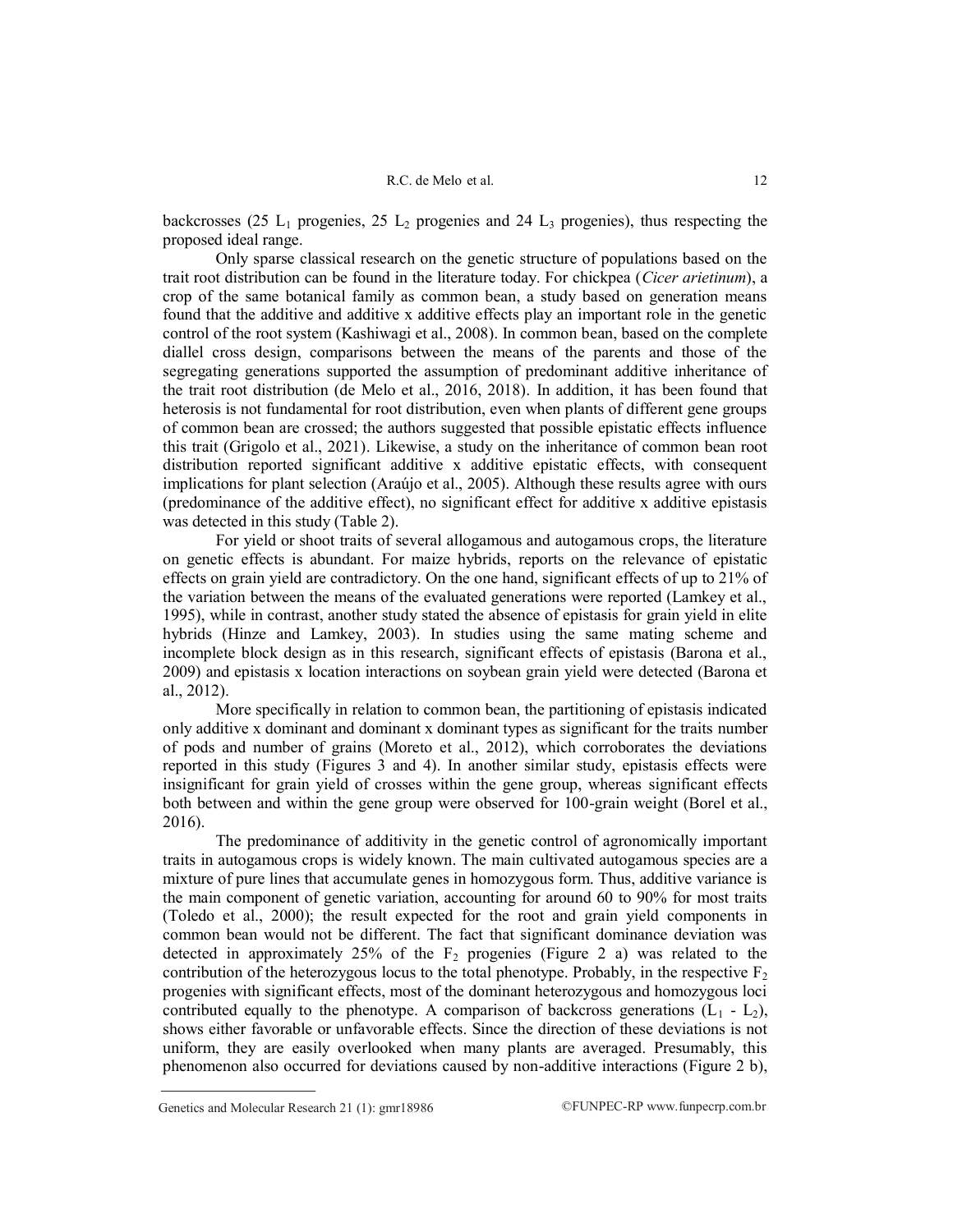and may have been even more accentuated by the lower values of these effects than of dominance deviations.

The fact that significant deviations of dominance and non-additive epistasis in root and yield components were identified in different progenies suggested that different genes or regions are involved in the genetic control of these traits. This finding diverges from the suggested relationship for grain weight and early root development in Andean common beans (Singh et al., 2019). According to these authors, a phenomenon known as developmental pleiotropy occurred during domestication of common bean. This hypothesis presumed that selection for higher grain weight had a significant effect on root growth, resulting in wild genotypes within a gene group with smaller, less branched root systems and with fewer and shorter basal roots than domesticated genotypes.

The dynamics of the appearance of epistatic deviations for these traits can explain the effects on selection in two different scenarios for i) root and ii) yield components. In terms of functional epistasis, i.e., with regard to the dependence on the phenotypic effects of gene substitutions (Falconer, 1987; Hansen, 2013), the following was observed: *i*) if there are systematic negative epistatic interactions, so that gene substitutions with positive effects tend to diminish the effects of other positive gene substitutions, the additive variance will decrease with a consequent decrease in the response to selection; *ii*) in the case of effects of systematic positive epistatic interaction between genes, the substitution of genes with positive effects tends to increase the effects of other gene substitutions with positive effects as well. Under these circumstances, additive genetic variance increases and results in an accelerated response to selection. This may explain certain additional difficulties in breeding for roots compared to shoot traits.

The reason why no trait indicated additive x additive epistasis may be related to factors such as: *i)* genetic distance and *ii)* number of crosses. The parents are considered genetically close, i.e., they belong to the same gene pool (Mesoamerican). As the dominance and epistatic deviations are considered non-additive variations, they imply allelic or gene interactions involving alleles or genes with different effects on the phenotype. The higher the number of crosses, the greater the chances of detecting significant epistatic effects. As this component of the genotypic value will always indicate half of the expected value for the additive component – regardless of the type of family involved in the cross – the increase in the number of crosses will increase the chances of visualizing this small fraction.

The practical value of partitioning genetic components lies in the causes of similarity between relatives. This degree of similarity provides a means of estimating the amount of additive variance, which is intrinsically related to the breeding method to be used (Falconer, 1987). Depending on the type of relationship, different degrees of additive and non-additive fractions are expected. For example, the design of crosses used in this study is based on progenies of half-sib backcrosses. In this case, the genetic covariance will be the variance of half the parental genetic values, corresponding to 1/4 of the additive variance plus 1/16 of the additive x additive variance. As the component of additive x additive interaction was insignificant in this study, the total additive variance or genetic value includes only the average genetic effects. In the case of breeding programs for root distribution, the number of generations of evaluation of this trait can be reduced (fewer selfing generations).

Genetics and Molecular Research 21 (1): gmr18986 ©FUNPEC-RP www.funpecrp.com.br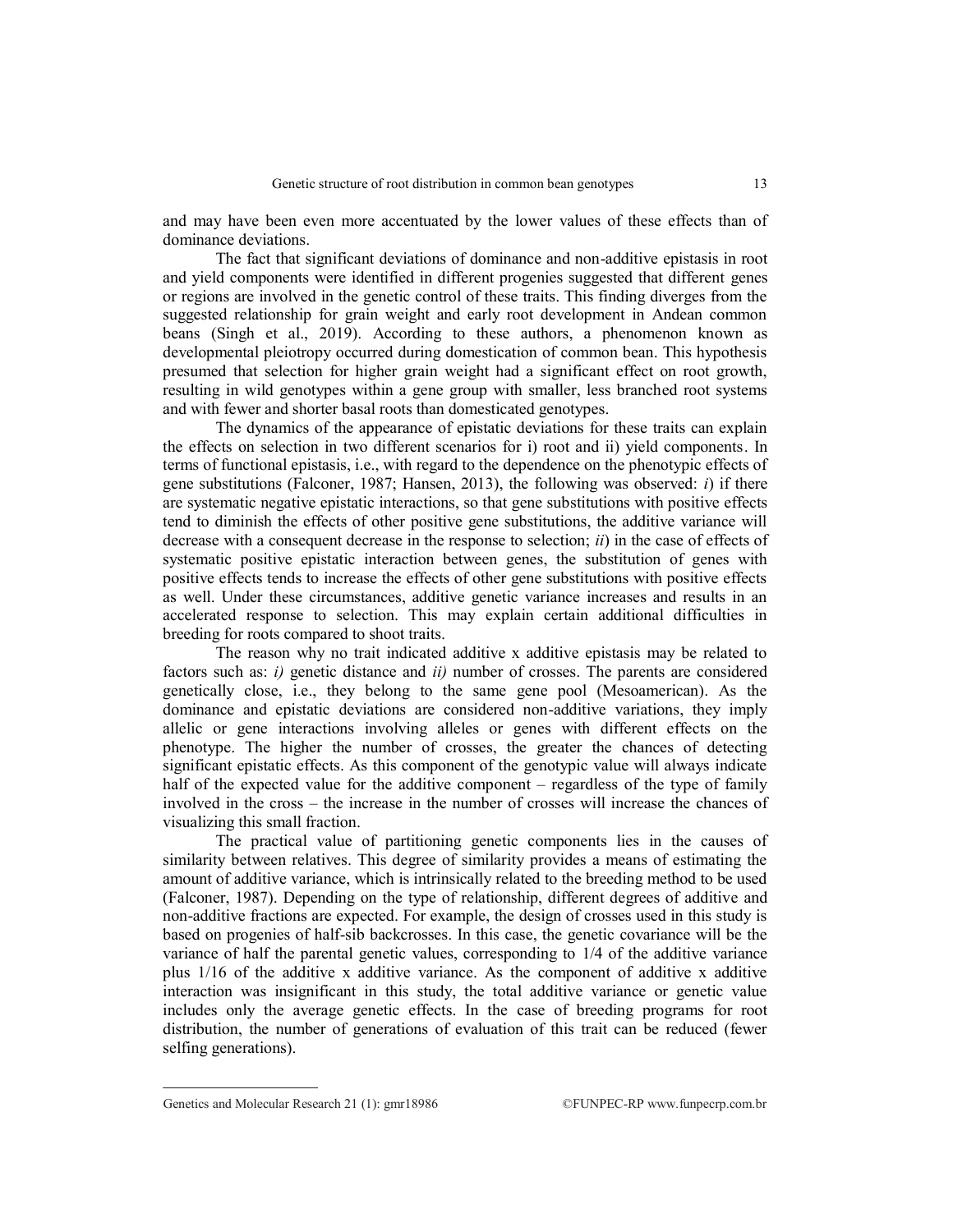Future studies should include more distant (inter-group) crosses to expand the genetic structure of root distribution and grain yield components in common bean. The progenies derived from crosses within the same gene group (for example Mesoamerican) indicate predominantly additive inheritance for the root and yield components. Progenies with transgressive segregation are more easily detected based on yield components than on the trait root distribution, due to the positive influence of genetic deviations of dominance and additive x dominant and dominant x dominant epistasis. In root breeding programs that use crosses between Mesoamerican genotypes, only the mean gene effect (additive effect) should be considered, while gene interactions can be neglected.

# **ACKNOWLEDGMENTS**

The authors are indebted to the State University of Santa Catarina (UDESC, Brazil), the Brazilian Council for Scientific and Technological Development (CNPq), Brazilian Federal Agency for Support and Evaluation of Graduate Education (CAPES) and Foundation for the Support of the Scientific and Technological Research of Santa Catarina (FAPESC), for a scholarship and funding of this research.

## **CONFLICTS OF INTEREST**

The authors declare no conflict of interest.

# **REFERENCES**

- Ambachew D and Blair MW (2021). Genome Wide Association Mapping of Trait root distributions in the Andean Genepool of Common Bean (*Phaseolus vulgaris* L.) Grown With and Without Aluminum Toxicity. *Front. Plant Sci.* 12: 628687.
- Araújo AP, Antunes IF and Teixeira MG (2005). Inheritance of trait root distributions and phosphorus uptake in common bean (*Phaseolus vulgaris* L.) under limited soil phosphorus supply. *Euphytica.* 145(1-2): 33-40.
- Barona MAA, Filho JMC and Geraldi IO (2009). Epistasia para a produção de grãos em soja. *Bragantia.* 68(2): 313-318. Barona MAA, Filho JMC, Santos VS and Geraldi IO (2012). Epistatic effects on grain yield of soybean [*Glycine max* (L.) Merrill]. *Crop Breed. Appl. Biotechnol.* 12: 231-236.
- Bárzana G and Carvajal M (2020). Genetic regulation of water and nutrient transport in water stress tolerance in roots. *J. Biotechnol.* 324: 134-142.
- Bishopp A and Lynch JP (2015). The hidden half of crop yields. *Nat. Plants.* 1: 15117.
- Böhm W (1979). Methods of studying root systems. Berlin: Springer-Verlag.
- Borel JC, Ramalho MAP and Abreu AFB (2016). Epistasis in intra- and inter-gene pool crosses of the common bean*. Genet. Mol. Res.* 15(1): 15017573.
- Bos IB and Caligari P (1995). Selection methods in plant breeding. London: Chapman & Hall.
- Burridge JD, Findeis JL, Jochua CN, Miguel MA, et al. (2019). A case study on the efficacy of root phenotypic selection for edaphic stress tolerance in low-input agriculture: Common bean breeding in Mozambique. *Field Crops Res.* 244: 107612
- Burridge J, Jochua CN, Bucksch A and Lynch JP (2016). Legume shovelomics: High-Throughput phenotyping of common bean (*Phaseolus vulgaris* L.) and cowpea (*Vigna unguiculata* subsp, unguiculata) root architecture in the field. *Field Crops Res.* 192: 21-32.
- Cochran WG and Cox GM (1992). Experimental Designs. 2. ed. Wiley Classics Library.

Falconer DS (1987). Introdução à genética quantitativa. Viçosa: UFV.

- Grigolo S, Melo RC, Fioreze ACCL, Guidolin AF, et al. (2021). Heterosis for the root distribution trait in common bean*. Acta Sci. - Agron.* 43(1): e46712.
- Hansen TF (2013). Why epistasis is important for selection and adaptation. *Evolution (N. Y).* 67(12): 3501-3511.
- Heinemann AB, Ramirez-Villegas J, Stone LF and Didonet AD (2017). Climate change determined drought stress profiles in rainfed common bean production systems in Brazil. *Agric. For. Meteorol.* 246: 64-77.
- Hinze LL and Lamkey KR (2003). Absence of Epistasis for Grain Yield in Elite Maize Hybrids. *Crop Sci.* 43: 46-56.

Genetics and Molecular Research 21 (1): gmr18986 ©FUNPEC-RP www.funpecrp.com.br